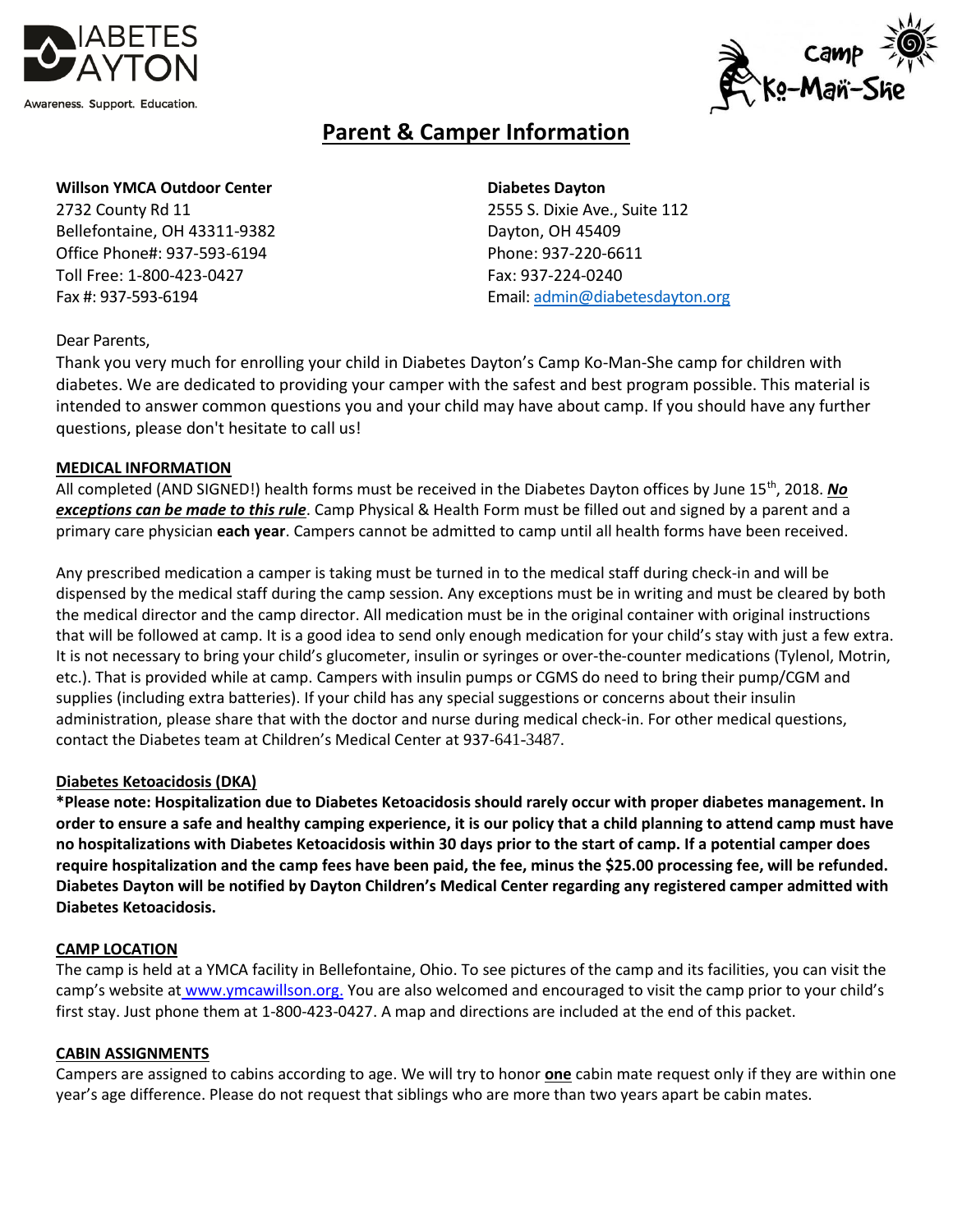### **CAMP VISITATION**

Due to a heavy schedule of activities and the effect it could have on your child and others, we do not have a visiting time for parents or friends during the session. Please do not come for a visit because this will put you, as well as the camp staff, in a very uncomfortable position. We do encourage you to support your camper in his/her efforts. Parents are very welcome to tour and visit camp grounds before their child's stay.

# **CAMPER MAIL**

Campers appreciate mail, even if it is only a post card. *Keep in mind, because our campers are there for a relatively short time, you may want to write and send a note soon after they leave.* In addressing mail, write and address it to:

> Camper's name Camp Ko-Man-She Willson Outdoor Ctr 2732 County Rd 11 Bellefontaine, OH 43311-9382

### **PHONE**

No cell phones are allowed at camp, except in the senior oldest cabin. Any other campers found with a cell phone will be sent home. Campers with CGMS must use the receiver only; no transmission of data via cell phone is allowed. Thank you for your cooperation! If you need to call the Camp or Medical Director, please call the office and we will get you in touch with them. If it's after hours, please call Susan McGovern @ 937-344-7753.

### **LAUNDRY**

Camp does not have a laundry service for our campers. However, in emergency situations, we can have items cleaned. Please pack adequate clothing for your child. Send additional bedding if your child is a bed wetter.

# **CLOTHING**

No fancy clothing or equipment is necessary. Do not send good/new school clothes. Send only sturdy play clothing, old towels, sleeping bags, etc. **Please mark each article of clothing with a tag or a marking pen!** Use first and last name. A sleeping bag is much easier than sheets and blankets. Use the suggested list below and go over it carefully with your child so he/she has a part in the packing. Proper camp attire will be expected at all times. Inappropriate dress (clothing that promotes or is decorated with any tobacco, alcohol, drugs or sexual references) will not be permitted.

### **DISCIPLINE**

As always, it's "safety first", and while we want your child to enjoy themselves at camp, it's important that they understand and abide by the following rules:

- 1. Campers will not have in their possession, anything from the 'Do Not Bring' list (found on the "What to Bring" list). Searches will be made only with reasonable cause when it is believed that the camper is in possession of something that may harm themselves and/or another camper.
- 2. Campers are NOT to leave or purposely wander away (or "explore") from the group or designated camp areas.
- 3. Campers will not disrupt the camp program or prevent the camp staff from performing their assigned duties.
- 4. Campers will be respectful of others, keeping their hands and feet to themselves and speaking in a respectful manner to others.

In discipline cases, the following will occur:

- a. 1<sup>st</sup> infraction-the camper will be spoken to and counseled as to staff's expectations
- b. 2<sup>nd</sup> infraction or severe problem, the camper will be sent home and no refunds will be issued.

# **Please be sure your child is aware of and understands the following:**

\*\*\*\*Practical jokes (or 'prankings') are a form of emotional abuse/harassment and **ARE NOT ACCEPTABLE**. While we certainly want our campers to enjoy themselves and have fun, pranking is considered a form of hazing. Campers found to be participating in these activities may face dismissal from camp. Pranking includes any activity done to another camper (either asleep or while awake) that makes them uncomfortable.